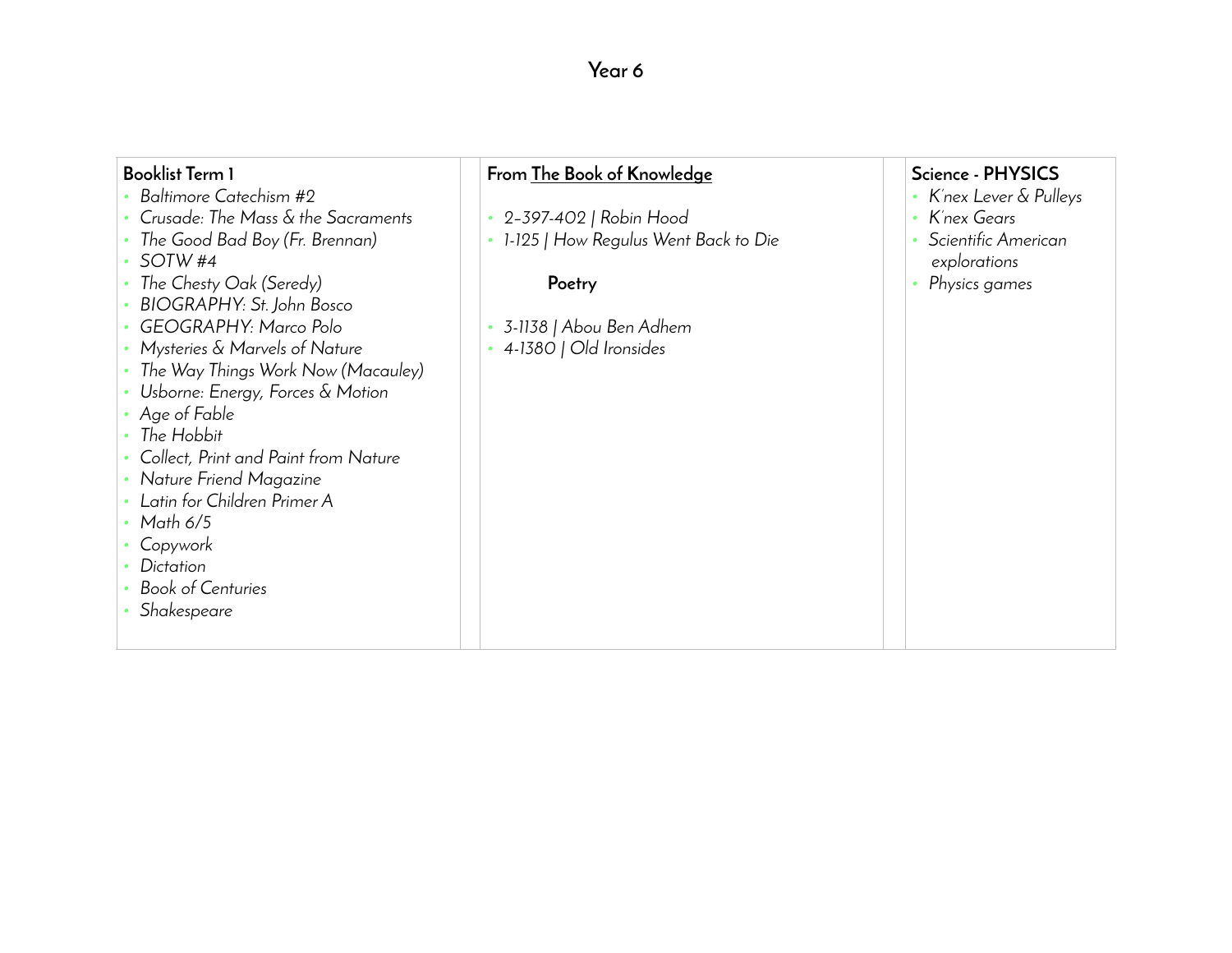## **Year 6**

| <b>Booklist Term 2</b><br>Baltimore Catechism #2<br>Crusade: The Sacraments<br>God's Teenager: St. Dominic Savio<br>Augustus Caesar's World<br>The Iliad for Boys and Girls<br><b>Black Ships Before Troy</b><br>GEOGRAPHY: Book of Knowledge<br>Mysteries & Marvels of Nature<br>The Way Things Work Now (Macauley)<br>Usborne: Energy, Forces & Motion<br>Usborne: Light, Sound & Electricity<br>Space Atlas<br>Archimedes and the Door of Science<br>Age of Fable<br>The Hobbit<br>Adventures of Huckleberry Finn<br>More to Collect, Print and Paint from<br>Nature<br>Nature Friend Magazine<br>Math 6/5 - Math 7/6<br>Copywork<br>Dictation<br><b>Book of Centuries</b><br>Shakespeare | From The Book of Knowledge<br>1-147   The Little Princes in the Tower<br>19-7217   The Story of William Tell<br>12-4319-26   Scottish Chefs<br>Poetry<br>11-4032   Song of Marion's Men {13-4629-30<br>7-2640   The Owl Critics | Science - PHYSICS<br>Scientific American<br>Explorations<br>Youtube video: how a<br>camera works<br>Physics games |
|----------------------------------------------------------------------------------------------------------------------------------------------------------------------------------------------------------------------------------------------------------------------------------------------------------------------------------------------------------------------------------------------------------------------------------------------------------------------------------------------------------------------------------------------------------------------------------------------------------------------------------------------------------------------------------------------|---------------------------------------------------------------------------------------------------------------------------------------------------------------------------------------------------------------------------------|-------------------------------------------------------------------------------------------------------------------|
|----------------------------------------------------------------------------------------------------------------------------------------------------------------------------------------------------------------------------------------------------------------------------------------------------------------------------------------------------------------------------------------------------------------------------------------------------------------------------------------------------------------------------------------------------------------------------------------------------------------------------------------------------------------------------------------------|---------------------------------------------------------------------------------------------------------------------------------------------------------------------------------------------------------------------------------|-------------------------------------------------------------------------------------------------------------------|